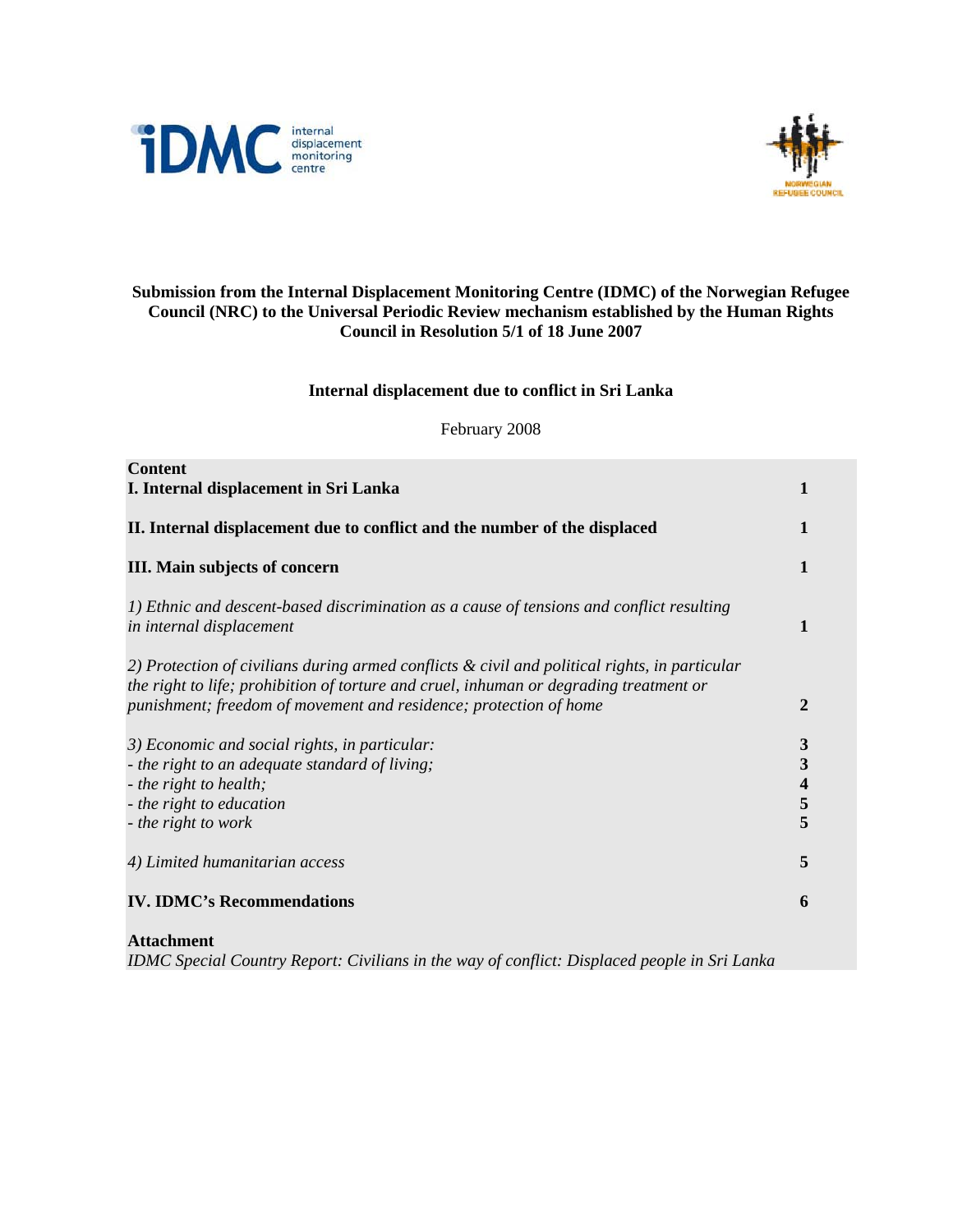# **I. Internal displacement in Sri Lanka**

1. At least 480,000 people are currently internally displaced in Sri Lanka due to the conflict between government forces and the rebel Liberation Tigers of Tamil Eelam (LTTE). Historical divisions between the Sinhalese majority and Tamil minority in Sri Lanka have led to the 25-year civil war, which has caused 70,000 deaths and the large-scale displacement.

2. Since mid-2006, a dramatic escalation in the conflict, during which both the government forces and the LTTE have been accused of deliberately targeting civilians and committing or permitting grave violations of international humanitarian law, has led to an upsurge in new displacements and prolonged the misery of large numbers of civilians already displaced by the conflict between 1983-2002 and the December 2004 tsunami**.** [1](#page-1-0)

3. In January 2008, the Government of Sri Lanka withdrew from a 2002 ceasefire agreement negotiated between the two parties, possibly heralding an even more violent phase of the conflict.

# **II. Internal displacement due to conflict and the number of the displaced**

4. Conflict-induced displacement is not a new phenomenon in Sri Lanka and at various times civilians have been targeted by either the Sri Lanka army or the LTTE. In many instances, especially during and since 2006, violations by both parties have been particularly brutal and have involved the use of civilians as human shields, attacks on places of worship and refuge, retaliatory killings, abductions and disappearances and targeted assassinations. This has resulted in people being forced to flee their homes and in many cases, remaining uprooted for long periods of time.

- As of April 2006, over **312,000** people were displaced due to conflict and violence in Sri Lanka.
- By the end of December 2006, this figure had increased to **520,000** as a result of the renewed fighting, making Sri Lanka one of the largest displacement crises in Asia particularly in terms of the proportion of the population displaced.
- Despite a major return program initiated by the government in eastern Sri Lanka in 2007, the number of conflict-induced IDPs in the country is estimated to be **at least 480,000**.

# **III. Main subjects of concern**

1

# *Ethnic and descent-based discrimination[2](#page-1-1) as a cause of tensions and conflict resulting in internal displacement*

5. Ethnic and descent-based divisions and differences prevent the enjoyment of human rights by members of distinct groups in social, cultural, economic and political life, and fuel tensions between groups leading to conflict and forced displacement which in turn nullifies or impairs the enjoyment of a further range of human rights by affected groups.

6. In Sri Lanka, Sinhalese make up 74 per cent of the population, while Tamils constitute about 12 per cent of the population and live largely in the country's north and east. Indian Tamils, a distinct ethnic group, represent about five per cent of the population and Muslims about seven per cent. Most Sinhalese are Buddhist and most Tamils are Hindu.

7. Following the end of British colonial rule in 1948, a series of government policies led Tamils to fear that they would become marginalised in an increasingly Sinhalese-dominated society. In 1956, Sinhalese was made the only official language of the country, while provisions in Sri Lanka's constitution of 1972

<span id="page-1-0"></span> $1$  This submission focuses exclusively on the conflict-induced displacement in Sri Lanka.

<span id="page-1-1"></span><sup>&</sup>lt;sup>2</sup> UDHR Article 2 and ICERD Article 1.1 as well as other non-discrimination provisions such as ICCPR Article 2.1, ICESCR Article 2.2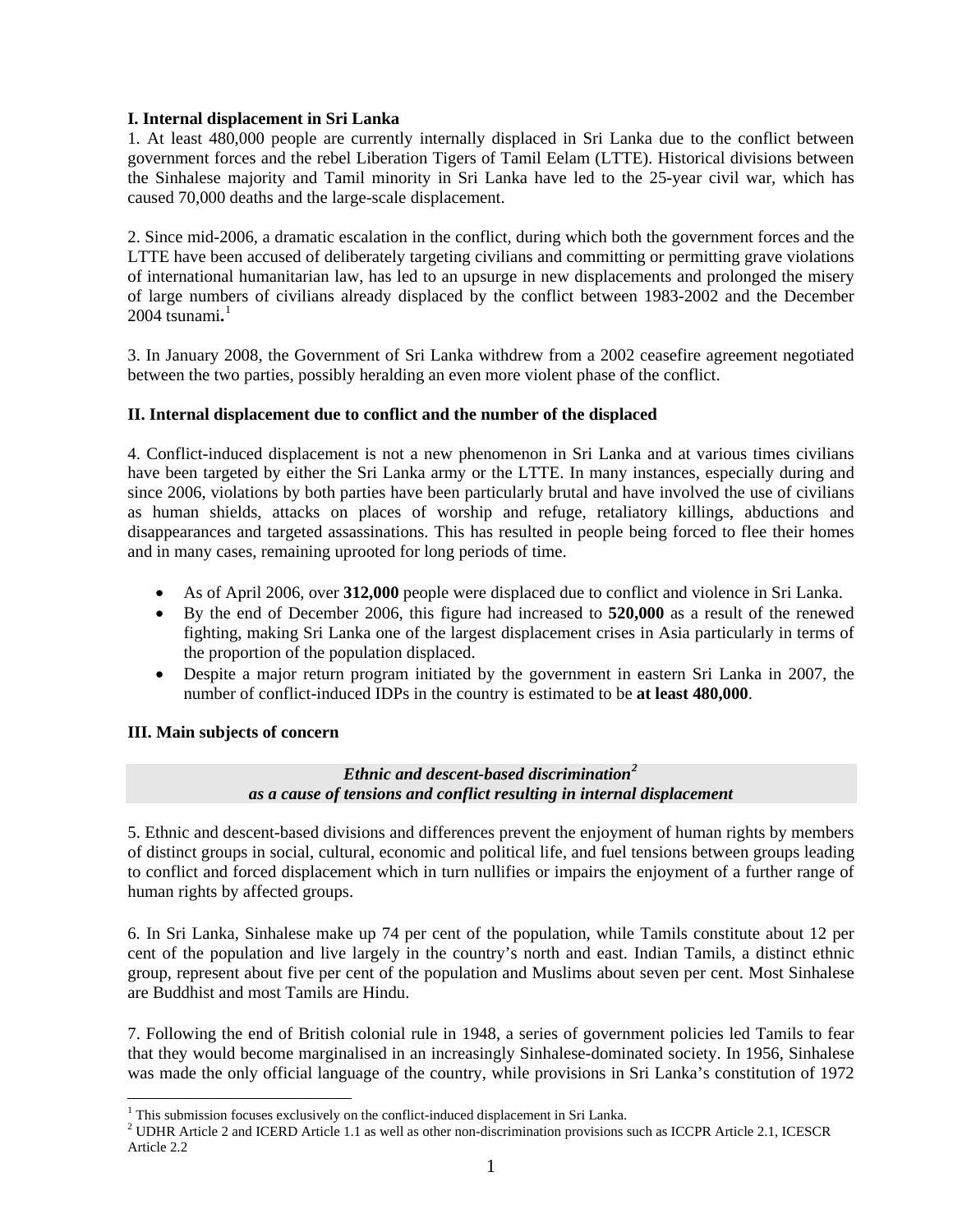favoured the Sinhalese language and Buddhist religion. Discrimination against Tamils also featured in the issue of land ownership and access. Successive governments decided to settle poor Sinhalese farmers in the Tamil dominated northern and eastern provinces, which led to the radicalisation of some members of the Tamil community. By the mid-1970s Tamil leaders were increasingly campaigning for a separate state rather than federal autonomy. Following ethnic riots in 1983, armed conflict developed between government forces and the LTTE, which continues to this day.

8. Since 2005, when the Sri Lanka Freedom Party came to power on a platform of Sinhala nationalism, the government has taken a much more hard-line stance on minority issues. The recent wave of displacement, return and resettlement has increased fears among minority communities of state-sponsored colonisation programmes aimed at changing the ethnic demography of **Eastern Province**. Some Tamil and Muslim residents in the eastern province cite as examples of the ongoing Sinhalisation of the country the government-sponsored movement of Sinhalese settlers into Tamil and Muslim areas, movement of administrative boundaries so as to reduce the size of minority populations in certain areas, and the declaration of minorities' land as sacred for construction of Buddhist temples.

9. Ethnic friction between Tamil and Muslim groups, particularly in **northern Sri Lanka,** culminated in the eviction of 60,000 Muslims by the LTTE from the north and west of Sri Lanka in 1990. A vast majority of these Muslims are still living as internally displaced persons. To a large extent, the Muslim population of Sri Lanka remains marginalised from the political processes of the country.

# *Protection of civilians during armed conflicts[3](#page-2-0) &*

*civil and political rights, in particular the right to life;[4](#page-2-1) prohibition of torture and cruel, inhuman or degrading treatment or punishment;[5](#page-2-2) freedom of movement and residence[6](#page-2-3) protection of home[7](#page-2-4)* 

10. Civilians have consistently risked getting caught between the warring parties to Sri Lanka's armed conflicts. They have been forcibly displaced by combatants or prevented from leaving their homes. Following displacement they have risked being sent back to their area of origin against their will.

11. In July 2006, an estimated 50,000 people became displaced in the span of a few days of intense combat. Thousands of civilians, including women and children, were forced to walk for days without food and water in search of safety. The heavy fighting continued to affect civilians, even in hospitals and schools, which were frequently damaged by aerial bombardments. In November 2006, the army bombarded a school which was sheltering over 2,000 IDPs in Vakari Region, killing 62 people and injuring 47.

12. Both the government and LTTE prevented people from fleeing their homes even as their lives were threatened. The government's August 2006 closure of the A9 highway, the only route linking Jaffna peninsula to the rest of the country, exposed most of the 600,000 residents of the peninsula to continued bombardment, widespread abductions, and severe shortage of food, medicines and basic supplies.

13. The LTTE continued to maintain draconian restrictions on people living in the Vanni area under its control. Each person exiting the Vanni had to leave family members behind as guarantee of return. The LTTE also placed restrictions on civilians wanting to flee fighting in Batticaloa district, reportedly using

<span id="page-2-1"></span>4 UDHR Article 3 and ICCPR Article 6.1

1

<span id="page-2-0"></span><sup>&</sup>lt;sup>3</sup> Common Article 3 of the Geneva Conventions of 1949 as well as a number of customary rules of International Humanitarian Law, in particular those related to displacement and displaced persons, e.g. Rule 129B, 131, 132, 134, 135; distinction between civilians and combatants, e.g. Rule 1; indiscriminate attacks, e.g. Rule 11; precautions in attack, e.g. Rule 15 and aganist the effects of attacks, e.g. Rule 22 (Rules as defined by the Study on Customary International Humanitarian Law, International Review of the Red Cross, Volume 87, Number 857, March 2005)

<sup>5</sup> UDHR Article 5 and ICCPR Article 7

<span id="page-2-3"></span><span id="page-2-2"></span><sup>6</sup> UDHR Article 13 and ICCPR Article 12

<span id="page-2-4"></span><sup>7</sup> UDHR Article 12 and ICCPR Article 17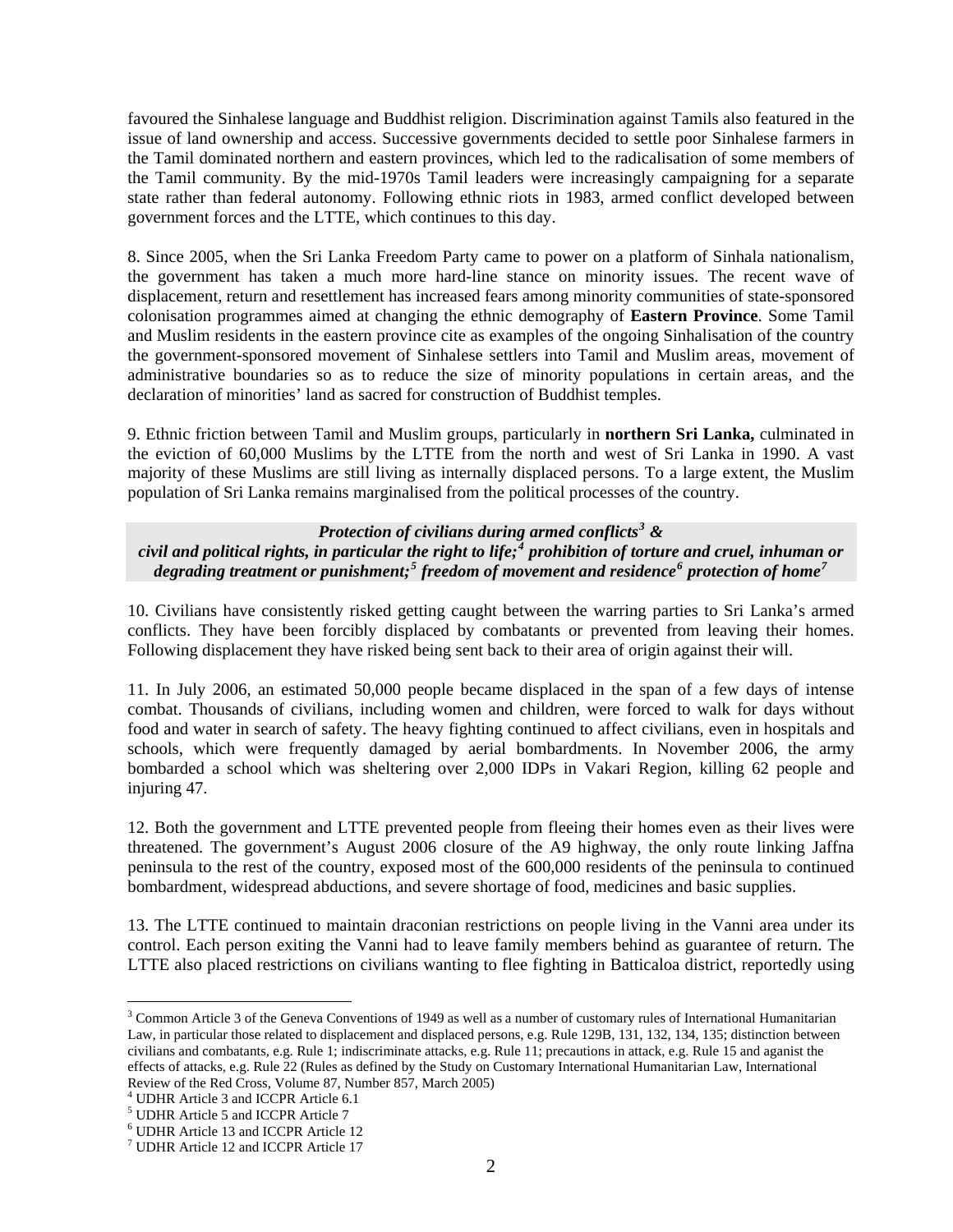them as human shields, believing their presence would deter the army from bombarding the LTTEcontrolled area.

14. In March 2007, following decisive military victories in Eastern Province, the government launched a massive return programme. Many IDPs were unprepared to return at the time due to concerns about lack of security in areas of origin, with ongoing shelling and large military presence, lack of infrastructure and basic facilities post conflict, a fear of forced recruitment of adults and children by armed groups, and concern about landmines and unexploded ordnance.

15. Nevertheless, many IDPs were forced onto buses and sent back against their will, while others were told that their rations would be cut off and their security no longer guaranteed unless they agreed to return. The return process was heavily militarised and the civil administrators present were largely marginalised. While the level of coercion of IDPs has reduced since those early phases of return, it still remains significant.

# *Economic and social rights, in particular the right to an adequate standard of living;[8](#page-3-0) the right to health;[9](#page-3-1) the right to education[10](#page-3-2) and the right to work[11](#page-3-3)*

16. Internal displacement has had a significant, negative impact on displaced people's standard of living and access to basic services. Securing immediate subsistence needs such as food, water and housing has posed immense difficulties for them. For the most part their standard of living is far from adequate and has affected their chance to exercise other rights, for instance by compromising their access to education or healthcare or their opportunity to earn a living by work.

#### *The right to adequate standard of living – housing*

17. Many IDPs in Sri Lanka continue to live in cramped conditions in camps with poor sanitation facilities. In a number of instances they are in temporary shelters constructed with materials such as tin sheets which are unsuitable for the searing temperatures in the region.

18. Almost 5,000 IDPs in Kiliveddy area of Trincomalee district have been living for months in severely overcrowded transit sites designed only for two-week habitation. Many IDPs at Kiliveddy are unable to return to their homes after the government declared the Muttur East/Sampur area of Trincomalee district a High Security Zone (HSZ). However, while the government cordoned off Muttur East/Sampur for security reasons, it also declared the area to be a "special economic zone" open to large local and foreign investment. The government has not yet addressed the issue of compensation or resettlement for the 4,250 (largely Tamil) families who will not be able to return to their homes in Muttur East.

19. A government embargo on construction materials such as cement, steel and fuel in LTTE-controlled areas has forced aid agencies to halt or abandon construction of housing for IDPs in those areas. The price of cement has increased by 500 per cent in the LTTE-controlled areas and is beyond the reach of most people wanting to build shelters.

20. Some IDPs returning home under government-sponsored programmes continue to face problems with adequate housing. For example, several returns have been carried out during the rainy season with little readiness for the provision of shelter in areas of return. In some cases, returnees have no choice but to sleep under trees or share the least damaged shelters between several families.

<sup>1</sup> <sup>8</sup> UDHR Article 25.1 and ICESCR Article 11.1 as well as its impact on Articles 12, 13, and 6  $\frac{9}{2}$  UDHR Article 25.1 and ICESCR Article 12

<span id="page-3-2"></span><span id="page-3-1"></span><span id="page-3-0"></span><sup>&</sup>lt;sup>9</sup> UDHR Article 25.1 and ICESCR Article 12

<sup>&</sup>lt;sup>10</sup> UDHR Article 26.1 and ICESCR Article 13

<span id="page-3-3"></span> $11$  UDHR Article 23 and ICESCR Article 6 as well as Articles 7 and 9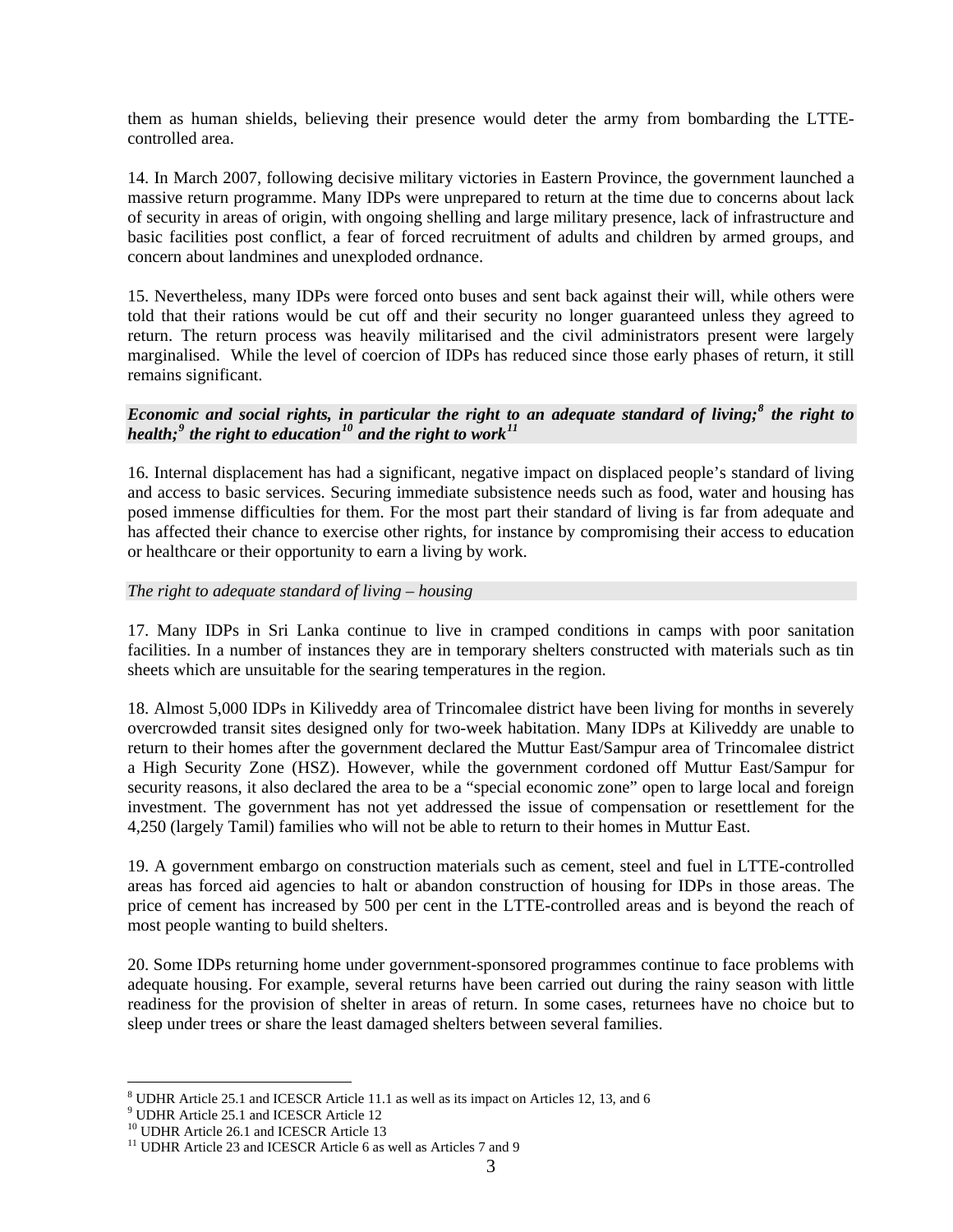### *The right to food – the fundamental right of everyone to be free from hunger*

21. The conflict has caused a collapse of agricultural production and returnees have missed two agricultural seasons; many are fully dependent on food assistance. International agencies have attempted to provide seeds and agricultural tools to returnee families so as to allow them to re-start farming activities by the planting season, thus limiting their dependency on food aid.

22. Nonetheless, in March 2007, the World Food Programme (WFP) reported that the recent neardoubling of the IDP population had created a major humanitarian challenge for the agency. In some districts WFP had been forced to put on hold its mother-and-child nutrition and school feeding programmes so as to redirect limited resources to the newly displaced.

23. Nutrition surveys by the government and international agencies show rising levels of acute malnutrition in the northern Jaffna district as a result of conflict-related disruption of livelihoods and markets, the closure of the A9 highway, and security-related restrictions on farming and fishing. Food assistance for the internally displaced and other vulnerable groups was in short supply for months after the A9 closure, since WFP was only able to transport 20 per cent of the required rations to Jaffna.

24. Malnutrition has affected girls disproportionately in Sri Lanka as families tend to discriminate against them in food distribution; girls under five are almost 40 percent more likely than boys to be severely stunted.

#### *The right to water*

25. The increased number of IDPs has put a greater strain on the already inadequate water and sanitation services available to displaced communities in the north and east of Sri Lanka. Since a number of camps were situated in isolated spots, many IDPs had little access to clean water.

26. Government authorities have used water as a means to force people back to their areas of origin. In September 2006, the government closed down IDP camps, and turned off water supplies, leaving the displaced with no choice but to return, from Kantale to Muttur in Trincomalee district, despite warnings about premature return.

#### *The right to the highest attainable standard of physical and mental health*

27. The problems with access to areas in the north, particularly Jaffna, have affected the overall health and nutritional status of the IDPs and host communities. At many camps there are minimal health facilities and no systematic emergency response in place to address reproductive health needs.

28. Medical facilities are often difficult for people to reach in conflict-affected areas of the north and east, and involve travelling for hours and passing through numerous checkpoints. The facilities sometimes do not have adequate supplies of medicines and surgical kits. Mobile clinics are operational in some conflictaffected areas but are inadequate to deal with the magnitude of the humanitarian crisis.

29. The conflict situation has caused psycho-social distress among the population. An estimated two per cent could be in need of mental health services and the number of suicides is feared to increase; Sri Lanka has already one of the highest rates of suicides in the world.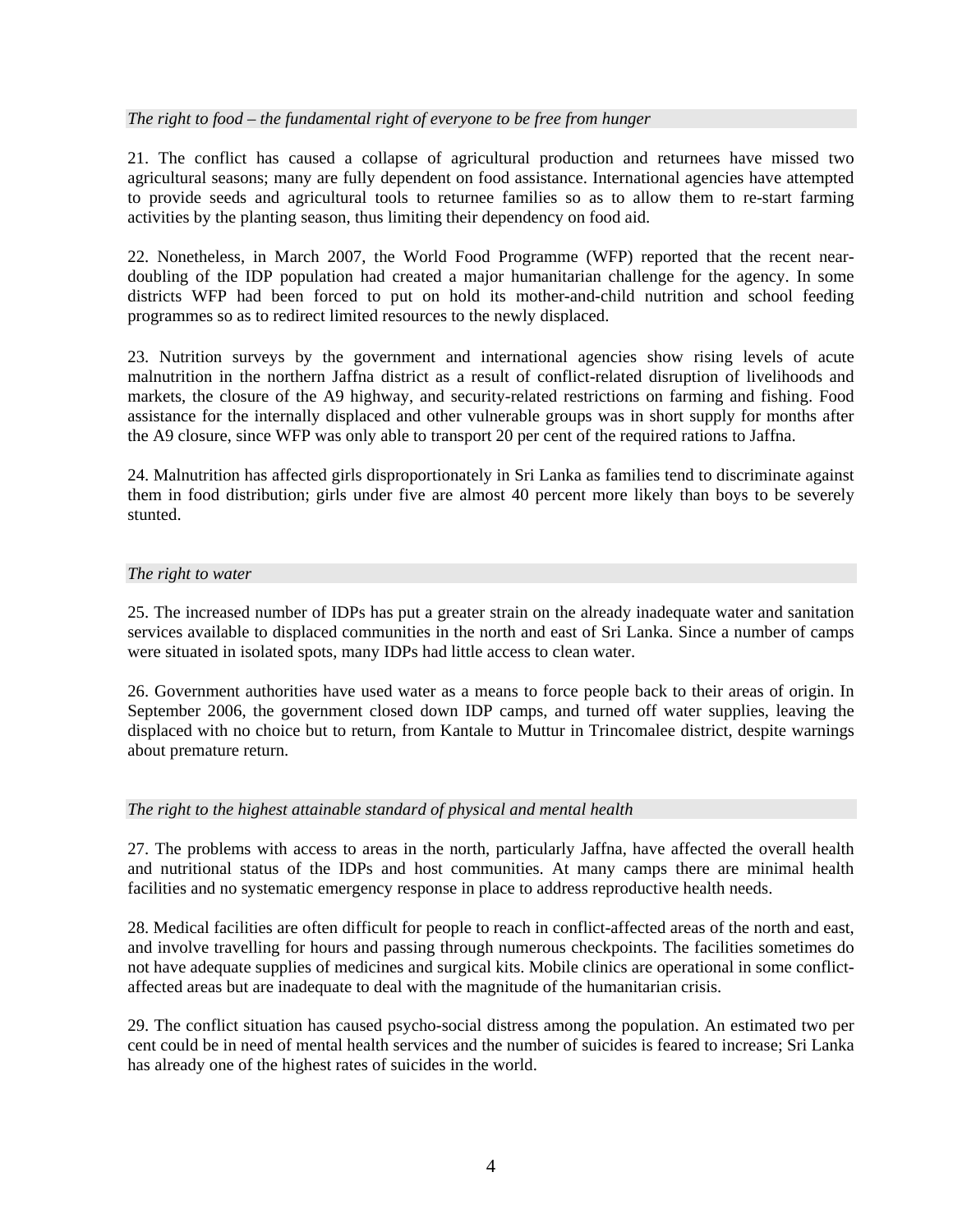# *The right to education*

30. Displacement in Sri Lanka often has a profound impact on the education of children due to the closure of schools, lack of facilities and difficult environment in the camps. Young people's opportunity of completing education is also sometimes affected by the need to contribute financially to their families' survival. The education of girls, already a low priority, suffers further during displacement.

31. At the height of the conflict between the army and the LTTE in the east over the past year, more than a quarter of a million children experienced partial or complete disruption of their education. In Batticaloa district alone, the education of at least 135,000 students was affected. Many schools were closed as they were used as shelters for IDPs and others were damaged and destroyed in the attacks by government forces and the LTTE.

32. Conflict-induced economic hardship in the north and east parts of Sri Lanka have led to high student drop-out and absentee rates. Some children have foregone their education because they have been forced to assume adult responsibilities due to the conflict.

# *The right to work and fair conditions of work & to social security*

33. Conflict and displacement have irreparable short and long-term economic and social consequences for those affected. They often directly interfere with people's opportunity to gain a living by work they have freely chosen and pursued. New employment and income-generating opportunities are hard to find during displacement, which makes it indispensable for the government to secure basic social security for those forced to flee from their homes. The short-term consequences such as loss of homes and property, employment or other survival and income-generating opportunities are further aggravated by the continuation of displacement.

34. The livelihoods of many IDPs in Sri Lanka have been affected by the government's creation of "high security zones" (HSZs) to protect strategic installations. The HSZs extend up to four kilometres from the fences of most military camps. Some observers claim the HSZs have an unreasonable impact on Tamil agricultural lands, particularly in Jaffna where an estimated 18 HSZs have led to many farmers losing access to their lands and livelihoods. The HSZs in the Jaffna peninsula occupy an area of over 60 square kilometres and have displaced over 109,000 people, with an additional 46,000 displaced since fighting broke out in Jaffna in August 2006. Severe restrictions imposed by the army have also limited the livelihoods of 17,500 fishing families, or nine per cent of the entire population of Jaffna.

### *Limited humanitarian access[12](#page-5-0)*

1

35. The humanitarian space in Sri Lanka has been steadily decreasing since 2006 and it has become increasingly difficult for agencies to respond to the needs of IDPs and other vulnerable groups. Aid workers have found themselves targeted in a brutal conflict and at least 30 humanitarian staff have been killed, or are missing and presumed dead, since January 2006. Humanitarian agencies are reporting an increasing number of intimidatory incidents and extortion attempts in Batticaloa district, perpetrated by the Tamileela Makkal Viduthalai Pulikal paramilitary group allied with the government.

36. The role of many international and national humanitarian agencies remains limited, with no space to challenge or discuss the nature and timing of returns. Agencies are expected to provide assistance and not

<span id="page-5-0"></span><sup>&</sup>lt;sup>12</sup> According to international custom, parties to the conflict must allow and facilitate rapid and unimpeded passage of impartial humanitarian relief, i.e. Rule 55, and humanitarian relief personnel and objects must be respected and protected, i.e. Rules 31 and 32 (Rules as defined by the Study on Customary International Humanitarian Law, International Review of the Red Cross, Volume 87, Number 857, March 2005)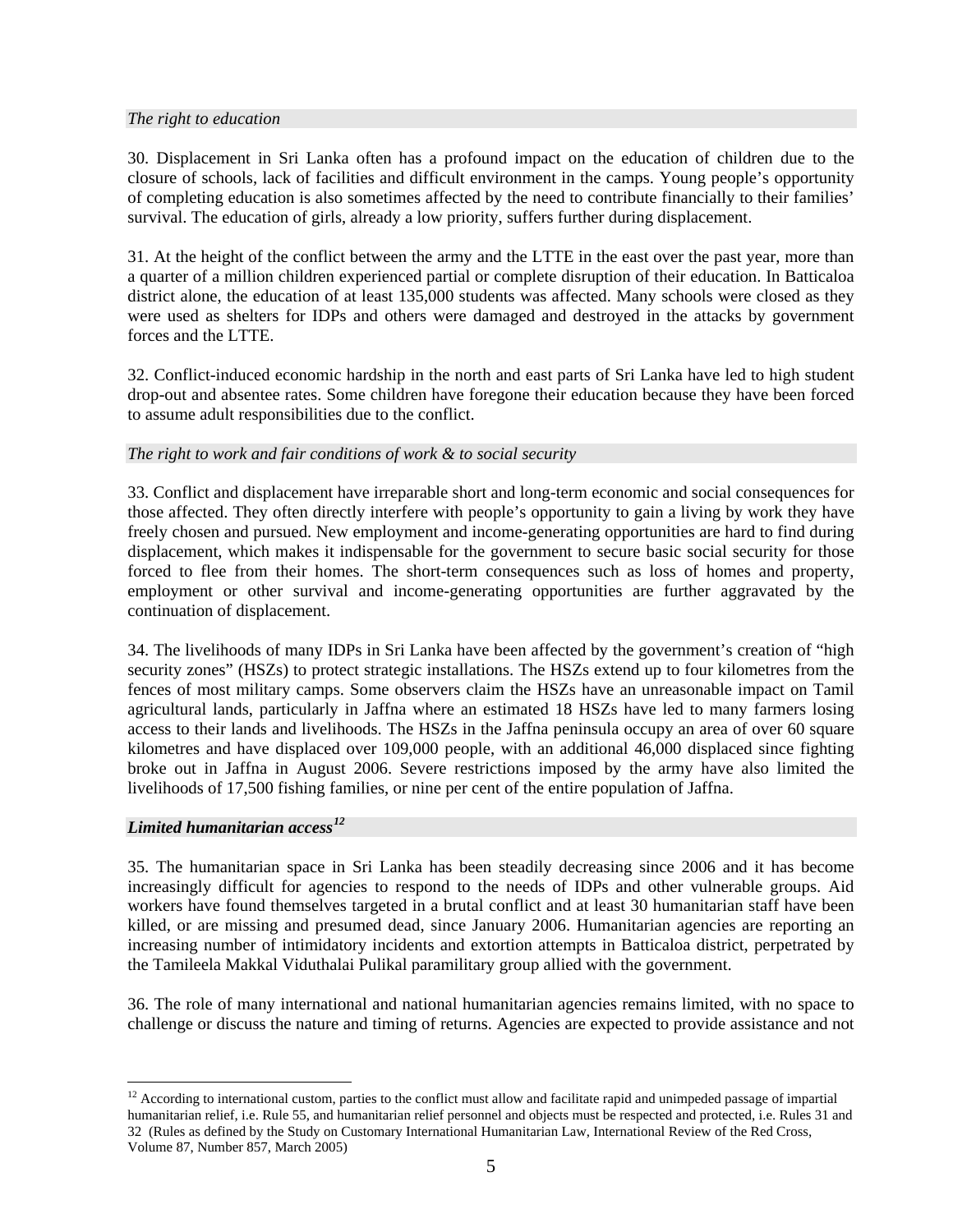question any of the government's plans, creating dilemmas for them to choose between the humanitarian imperative to provide assistance while upholding the principle of not supporting involuntary returns.

37. Although large-scale combat ended in the east by July 2007, the government is still denying unrestricted humanitarian access to many agencies. In returnee areas of "no access," only the UN and ICRC have limited permission to work in certain locations. In returnee areas of "controlled access," UN agencies, ICRC and INGOs only have access after following set procedures. Some of the procedures involve agencies submitting project proposals to the government agent who in turn refers them to the regional military headquarters. After receiving approval from both, agencies can start assisting communities. Aid agencies are required to provide government authorities with personnel details, including places of residence and identification numbers for project staff, and registration numbers of all vehicles that will be deployed.

38. Humanitarian access remains particularly difficult in returnee areas in west Batticaloa district and in some communities and IDP camps in Trincomalee district. The access, however, has increased over the last few months and now at least 20 UN agencies and international and national NGOs have continuous entry to some of the returnee areas. Areas south of Kilinochchi district remain off limits to humanitarian agencies due to ongoing shelling.

#### **The information above is drawn from the following sources, where it is fully referenced:**

\_\_\_\_\_\_\_\_\_\_\_\_\_\_\_\_\_\_\_\_\_\_\_\_\_\_\_\_\_\_\_\_\_\_\_\_\_\_\_\_\_\_\_\_\_\_\_\_\_\_\_\_\_\_\_\_\_\_\_\_\_\_\_\_\_\_\_\_\_\_\_\_

- the Sri Lanka country profile in the IDMC's online database

- the Sri Lanka Special Country Report "Civilians in the Way of Conflict: Displaced People in Sri Lanka" attached to the submission

> This information, and more, is accessible at http://www.internal-displacement.org/countries/SRILANKA

# **IV. IDMC's recommendations:**

All parties to the conflict:

- Respect international humanitarian law and take measures to ensure that civilians are protected against the dangers arising from military operations, including forcible and arbitrary displacement;
- Permit unrestricted access by national and international humanitarian agencies to all those in need in areas controlled by each party.

The international community:

- Condemn breaches of international humanitarian law as well as human rights violations and abuses, including acts of forcible and arbitrary displacement of populations and their involuntary return by Sri Lankan forces and armed militant groups;
- Urge the government of Sri Lanka to improve the human rights situation in the country and accept the presence of a UN Monitoring Mission.

The members of the Human Rights Council:

Raise the issue of violations and abuses of the human rights of internally displaced persons in Sri Lanka, by both the government and the LTTE, during upcoming sessions in 2008.

The Government of Sri Lanka

• Ensure that IDPs have channels to voice their protection concerns to authorities and international and national human rights agencies;